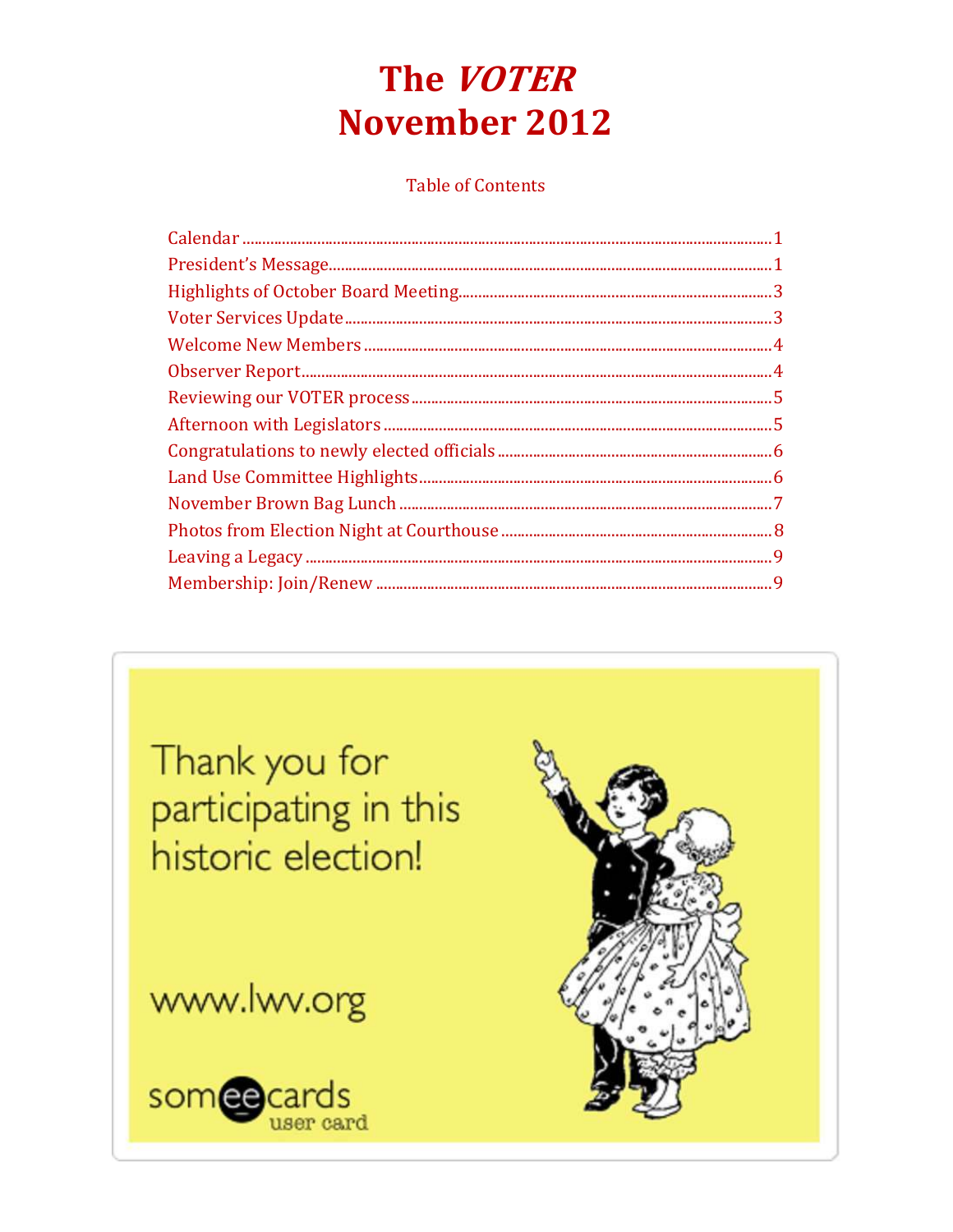

# TheVOTER

Bulletin of the League of Women Voters of Lawrence/Douglas County, Kansas PO Box 1072 • Lawrence KS 66044-1072

The League of Women Voters is a non-partisan political organization encouraging the informed and active participation of citizens in government and influencing public policy through education and advocacy.

| President:<br>Membership:<br>Voter Editor: | Melinda Henderson<br><b>Bonnie Dunham</b>                  | president@lawrenceleague.com<br>membership@lawrenceleague.com<br>votereditor@lawrenceleague.com |                                  |
|--------------------------------------------|------------------------------------------------------------|-------------------------------------------------------------------------------------------------|----------------------------------|
| Local League:                              | www.lawrenceleague.com                                     | www.facebook.com/lwvldc                                                                         | www.twitter.com/lwvldc           |
| State League:                              | http://www.lwvk.org<br>National League: http://www.lwv.org | lwv.kansas@gmail.com                                                                            | (785) 234-5152<br>(202) 429-1965 |

# League Calendar

| Sat Dec 1<br>10:00 AM | <b>LWV L/DC General Membership Meeting.</b> State Re-Study on Taxes. LFD Fire Station #5,<br>1911 Stewart Ave (off 19th and Stewart just to the south).<br>This is a League members-only event. |  |
|-----------------------|-------------------------------------------------------------------------------------------------------------------------------------------------------------------------------------------------|--|
| Sat Dec 8             | <b>LWV L/DC Land Use Committee Meeting.</b> Community Mercantile, 901 Iowa St.                                                                                                                  |  |
| 7:00 PM               | All League members are invited to attend.                                                                                                                                                       |  |
| Mon Dec 10            | LWV L/DC December VOTER deadline.                                                                                                                                                               |  |
| 9:00PM                | Send submissions to VoterEditor@lawrenceleague.com.                                                                                                                                             |  |
| Thu Dec 13            | <b>LWV L/DC Board Meeting.</b> <i>Plymouth Congregational Church</i> , 945 Vermont St.                                                                                                          |  |
| 7:00PM                | All League members are invited to attend.                                                                                                                                                       |  |
| Thu Jan 10            | LWV L/DC Board Meeting. Plymouth Congregational Church, 945 Vermont St.                                                                                                                         |  |
| 7:00 PM               | All League members are invited to attend.                                                                                                                                                       |  |
| Sat Jan 19            | <b>Afternoon with our Legislators.</b> Home of Rita and Joe Spradlin.                                                                                                                           |  |
| 4:00PM                | This is a League members-only event; guests of League members are welcome.                                                                                                                      |  |
| Sat Jan 19            | <b>LWV L/DC Land Use Committee Meeting.</b> <i>Community Mercantile</i> , 901 Iowa St.                                                                                                          |  |
| 7:00PM                | All League members are invited to attend.                                                                                                                                                       |  |

## Message from President Melinda Henderson

**Changes. That's what I'm after. POSITIVE CHANGES.** Changes that will help make our League more visible, more efficient and more cost-effective. You can read about two of these changes in this newsletter: changes to our annual Afternoon with our Legislators and how we produce and deliver our *VOTER*.

 $\_$  , and the set of the set of the set of the set of the set of the set of the set of the set of the set of the set of the set of the set of the set of the set of the set of the set of the set of the set of the set of th

*(continued next page)*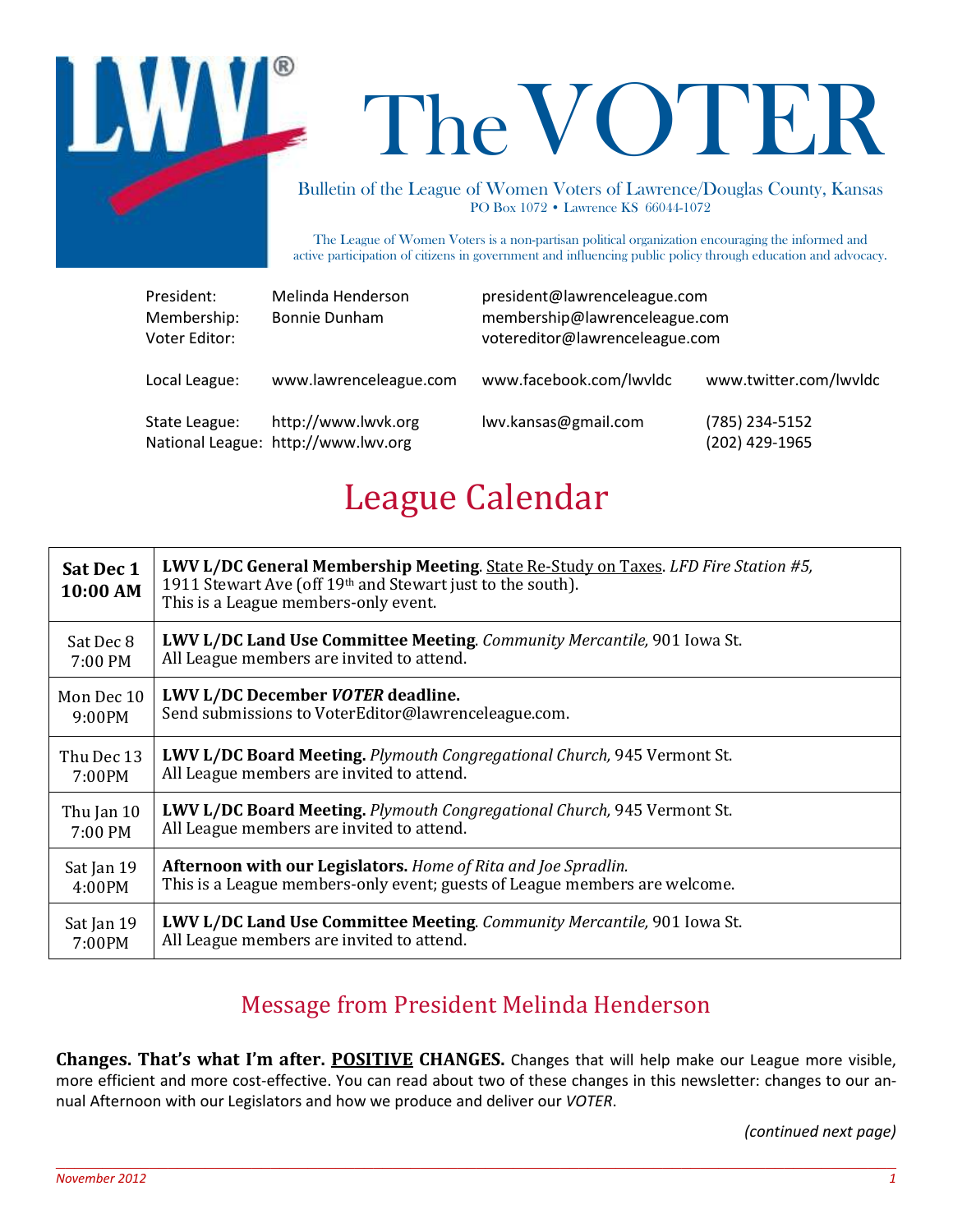**Visibility**: I've learned a lot the past three months about various opportunities to make our League more visible. And it's more than just Voter Registration, although that's one of our hallmarks and we did a great job of that this election cycle!

Celebrating the  $100<sup>th</sup>$  anniversary of the state constitutional amendment that gave women in Kansas the right to vote was a great visibility opportunity. I worked with Scott Rothschild of the Lawrence Journal World on a story about this, which you can find on our website. Below is a photo of County Clerk Jamie Shew showing me the election results of that historical and momentous occasion.



I also talked with Kim Murphree about the centennial on her morning show on KLWN radio on the actual anniversary date. And I also put the info out there on our social media via our website, Facebook and Twitter.

A week before the election, the Lawrence Journal-World published on op-ed I wrote, focusing on how races other than the president can and will affect your life on a daily basis at the local level.

I was pleased to represent the League on election night at the county courthouse to watch the returns come in and invite all the winners to our annual Afternoon with the Legislators. It was great seeing other League members either working (Chief Deputy Clerk Carrie Moore) or just down there to watch the returns come in (Rita and Joe Spradlin and former President Carrie Lindsey), and, of course, League members doubling as candidates (marci francisco and Paul Davis). I have to say that during the election season it was a delight to get to know first-time candidates and reconnect with those running for re-election. Almost all of the candidates responded to our Voter Guide and I was so pleased that so many took the time to do that. My goal for the spring election

season is to have 100% participation by all candidates. Watch for a volunteer alert to help make that happen!

Using social media was a great opportunity to be visible in a "virtual" world. Our Facebook (FB) page now has 67 "Likes", and only a few of those are League members. (Should we contact them and see if they'd like to join?) I primarily use FB to get the word out about events we are having or celebrating (like our voter registration events, brown bag lunches and the  $100<sup>th</sup>$  anniversary of the constitutional amendment). I don't use it to just "chatter". I use Twitter to let the twitterverse know what's going on in the moment. Our updates are shared (FB) re-tweeted often, especially by National League and other State and Local Leagues who follow us, along with lots of non-League people in the world.

Our website has a new look…have you checked it out? League Easy Web (LEW) updated their template and now all Leagues who subscribe to LEW are in sync with the look of the National League website. I make sure it's updated continuously, and that our home page has the most current information on it and our calendar is updated. If you haven't been there in awhile, please check it out: www.lawrenceleague.com. I'm pleased to say that in the two weeks preceding the November  $6<sup>th</sup>$  elections we had a total of **2,427** visitors to our website. I'm going to take a stab and guess that a lot of those visitors were looking for election information or our Voter Guides.

So, looking at those numbers, I thought "Heck, why don't we have a way for those visiting our website to contribute to us?" So I'm going to be working on setting up a PayPal account for people who support our League's work to be able to contribute a few bucks to our cause.

**Security**: As your League president I take personal security very seriously, especially with print and social media. Therefore, I will not allow the publishing of anyone's telephone number, home address, or email address in the *VOTER* or online. Our LEW software allows us to create forwarding addresses for anyone and I have done that for the following positions: President, Membership, Voter Services and *VOTER* Editor. You can note the changes in the masthead on our cover page and also online at our website.

Looking toward 2013, we have local elections coming up. This will include city commission and school board elections, plus a bond issue for USD 497 and possible a sales tax question from the City of Lawrence. Do we want to take positions on the bond issue and sales tax questions? If you feel strongly about either of these is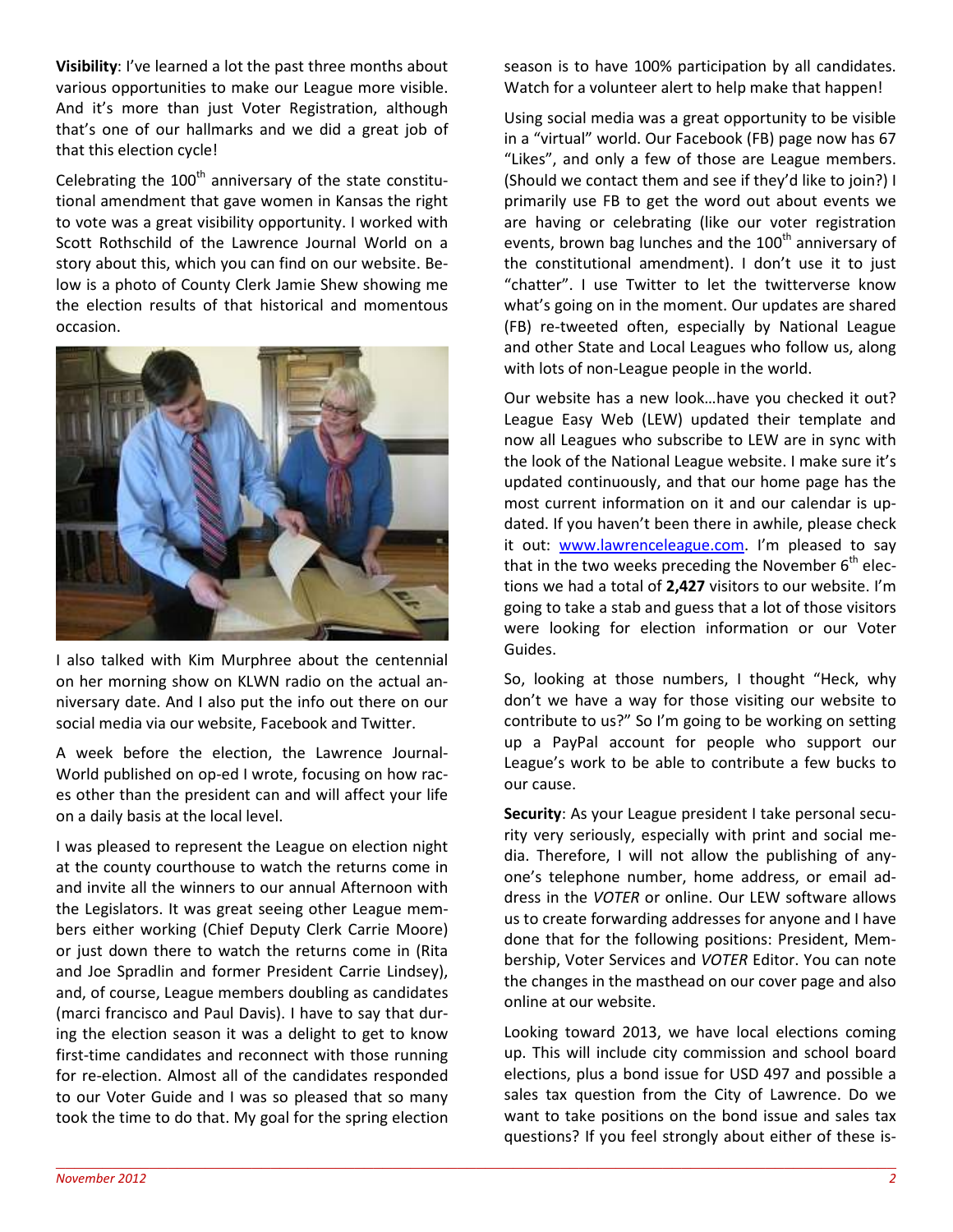sues, please let me know. Cille King is taking over as Chair of the Voter Services Committee and will need help, so please contact her at voterservices@ lawrenceleague.com if you'd like to help.

We have some issues coming up in the spring elections: a potential school bond issue and a possible sales tax issue. Do we want to take positions on these issues? If so, please contact me at league@sunflower.com. Or contact me with any other issues or concerns. As always, thank you for your support of the League.

*Melinda Henderson, President* 

## Highlights of October Board Meeting

#### Plymouth Congregational Church, 925 Vermont St October 11, 2012, 7–9 p.m.

**Present:** Melinda Henderson (President), Milton Scott (Vice President), David Burress (President Elect), Marjorie Cole (Treasurer), Caleb Morse (Secretary); Directors: Margaret Arnold, Sally Hayden, Cille King, Ruth Lichtwardt, Marlene Merrill. **Absent:** Bonnie Dunham, James Dunn. **Others:** Emily Pabst (Election Cycle Assistant).

**Treasurer's report.** Marjorie reported total income for Sep of \$2355 and expenses of \$1528.73. As of 1 Sep, balances in accounts were as follows: Checking = \$2407.96; Money Market = \$2100.47; Stucky = \$6369.08; Judiciary = \$593.58. The LWV Ed Fund now has only \$28.67, too little to pay our second quarter PMP due this month. There was discussion of what to require of scholarship recipients and how to award these scholarships.

**President's Report.** Melinda reported on highs for the month, which included: a successful Board Orientation; a good general membership meeting with speaker Jamie Shew; and one membership renewal and one new member for this year. Melinda also reported on lows for the month, which included problems with getting Board Members to follow through on projects and low turnout at some events. She thinks some changes are needed if we are to survive as a local chapter.

**Membership MLD Committee report.** Bonnie reported that she had met with Ellen Miller, statewide membership coach, on 5 Oct. Ellen had made a handful of suggestions for our League to consider, including: revise our membership form; don't use all of our Education Fund donations for PMP; place our meeting notices in publications that reach recent retirees; and rethink our dues scholarship program. Ellen believes that all members should pay something, so they have an investment.

**Voter Services Committee.** Melinda reported that LWVK did not do a good job of getting the Vote411 information to local leagues in a timely manner. David and Melinda are going to meet after the election and write a white paper on everything that went wrong and submit it to the State Board. In the meantime, LWV L-DC will produce a printed Voter Guide.

**Affordable Housing Study Committee.** Milton noted that the group in attendance at the first meeting wanted to hear from more stakeholders and that, until we have this information, we can't identify the gaps. Milton will meet with James to discuss the "missing components" in the system.

**Reception for LWV US President.** Marlene attended a reception in Mission for LWV US President Elizabeth McNamara. McNamara spoke to the group on voter registration laws and their effect on suppressing the vote of the poor and the elderly and on major challenges to the Voting Rights Act, which some southern states are presently undertaking.

*VOTER* **distribution.** David has provided a cost/benefit analysis for various combinations of methods of distributing the *VOTER*. Melinda and Marjorie are currently looking at the data, but need to figure out how many we need to mail through the post.

**Portfolios.** We voted on motions regarding policies on distribution and documentation of portfolios held by Board Members, a policy requiring written description of board positions, and one regarding the consent agenda for monthly Board meetings. These will be incorporated into our Board Policies document.

*submitted by Caleb Morse, Board Secretary* 

## Voter Services Update

**Voter Registration Events.** We registered a total of 296 voters at 31 events with 33 total volunteers. A huge thanks to everyone who participated!

**Voter Education Coalition.** League is a member of the Voter Education Coalition, a local, non-partisan organization created to promote civil dialogue and broad participation of citizens and candidates through community forums.

A candidate forum for contested state and county races was held on Monday, October 15<sup>th</sup> at the County Com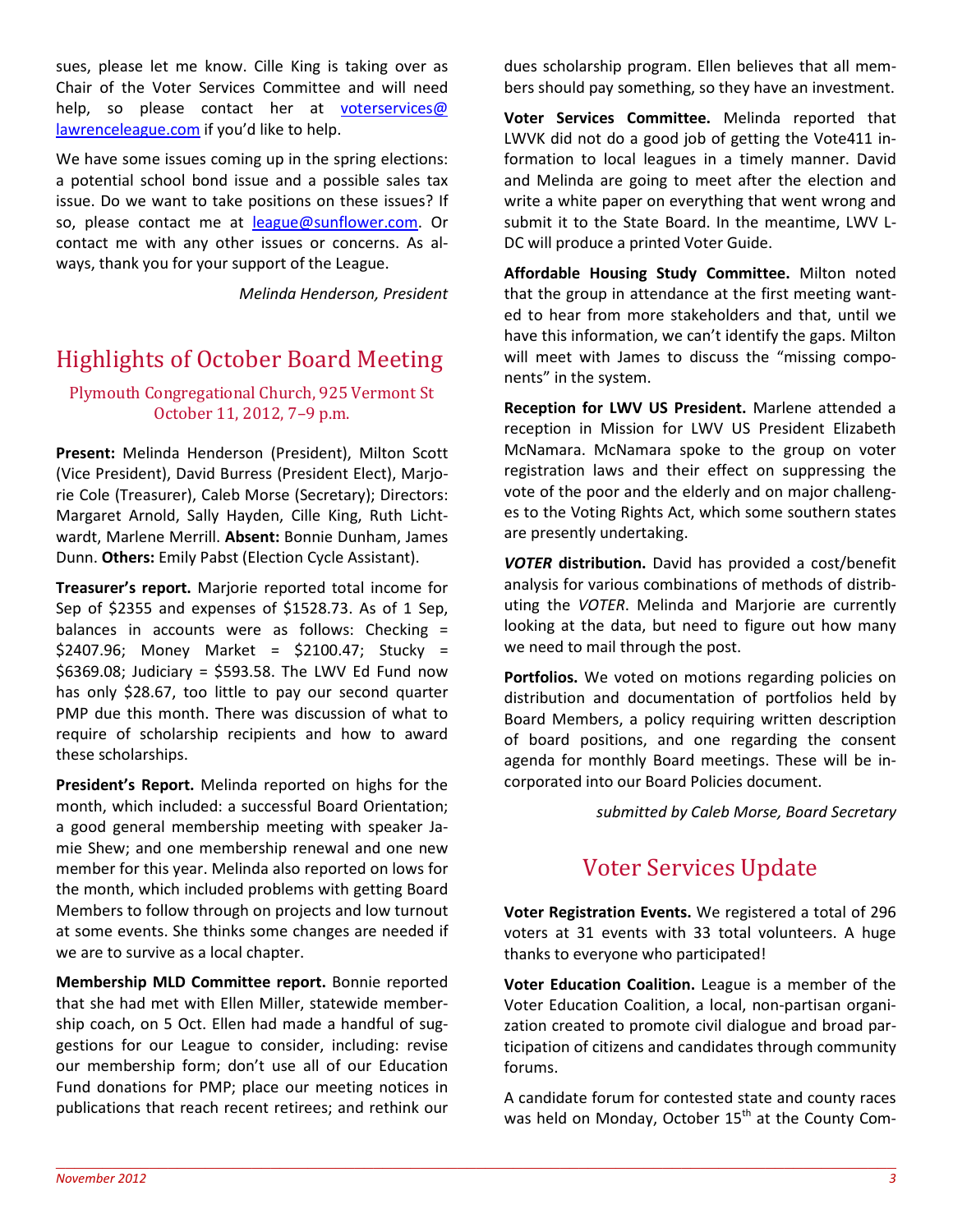mission Chambers. The VEC also sponsored a Meet and Greet at the Lawrence Farmers Market on Saturday, October 29<sup>th</sup>. League was there doing voter outreach. All candidates on the Lawrence area ballot were invited to attend, and many did.

The VEC has scheduled a Candidate Fair for the spring local elections for Saturday, March 2, 2013, 10am-noon, at the Carnegie Building.

Cille King will be the League's representative to the VEC for the upcoming spring elections. Thank you, Cille.

**Voter Guide.** I was able to pull together a decent Voter Guide, given the lack of time to prepare one, due to difficulties with Vote411. Only three candidates did not respond. Emily helped with uploading the PDFs to our website. We had no requests for any hard copies to be printed.

**Vote411.** All candidates on the Douglas County ballot and their responses were entered into Vote411, but since it was having such technical difficulties and the site was being remodeled on a continual basis, I still did not publicize it too much. Rather, I publicized our Voter Guides everywhere on social media and our website got a lot of hits the last two weeks before the election. *2,427 hits, to be exact*. ☺

Finally, it was a joy to work with the County Clerk's office this election season. Clerk Jamie Shew, Ben Lampe, Deputy Clerk of Elections, and the entire staff could not have been more cheerful, helpful, knowledgeable, or awesome as they provided not just the League, but the entire county full transparency in the election process…something League holds dear. Thanks, everyone!

*submitted by Melinda Henderson, Chair, Voter Services* 

## Welcome New Members



## Tom Harper and Pam Staab

### Observer Report

#### Lawrence Public Library Board of Trustees Meeting October 15, 2012, 4:30-5:30 p.m.

Board Members Present: Deborah Thompson, President; Fran Devlin, Secretary; Joan Golden, Treasurer; Ursula Minor, Chris Burger and David Vance. Absent: Terry Leibold. Library Staff Present: Brad Allen, Director; Kathleen Morgan, Library Foundation Director; Susan Brown, Marketing Director. Friends of the Library Present: Susan Craig. Guests: Gould Evans and BA Green representatives, Elinor Tourtellot, League of Women Voters.

Gould Evans presented the update of the renovation and expansion schedule. On October 3, BA Green sent the parking garage and site package out for bid. The bids will be received on October 30 and the City Commission will accept the bids on November 6. Work on the garage is still scheduled to begin in November.

A visual presentation of the latest Library interior design included samples of the materials to be used: ash wood with a clear finish, neutral and blue carpeting tiles, and examples of the terracotta exterior. The entire stack area will be carpeted and the main circulation areas entrance will be hard surfaces. Clerestories will let in natural light from above and glass at the corners of the building will also add light. The mobile information desk and the coffee bar, a popular idea, can be relocated if necessary.

Susan Brown, Marketing Director, reported that the banned book trading cards started as a local project. The call for entrees resulted in 46 local artists submitting their designs. The three-judge panel picked 7 designs. After the images were put on the website and Facebook, there was an immediate response for cards from all over the country, Australia and Canada, resulting in a need for a second printing of 1000 cards. Close to \$3000 worth of cards have been sold. This story was picked up by AP with an article in the Huffington Post and the Chicago Tribune. There was a great coverage of Read Across Lawrence on Channel 6 and in the Lawrence Journal World.

Kathleen Morgan, the Library Foundation Director, reported that the Dr. Bob Books program was officially launched on Friday, October 5th during a reception at the library. This program honors the memory of former KU Athletic Director Bob Frederick by providing a book about exercise, healthy eating, or treating one another with respect to any child receiving his or her first library card. Dr. Frederick's four sons and his wife Margey visit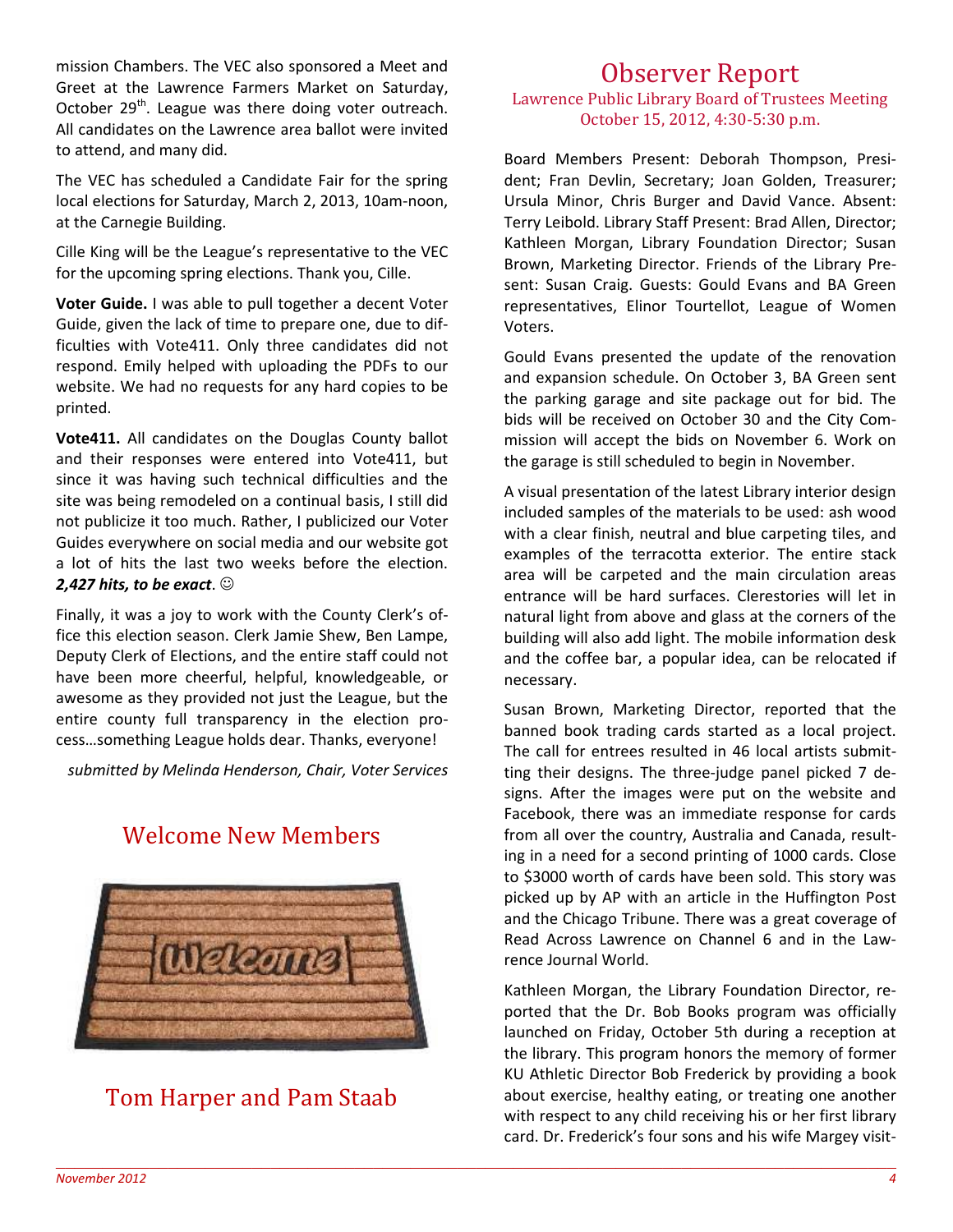ed the library to announce the program. The Library Foundation has formed a committee to continue fundraising for the project with the goal of endowing the program.

A Library Foundation committee will plan the official groundbreaking ceremony for the new library building. The ceremony may take place in February, just prior to the official project start date of February 21st. Joan Golden has agreed to join the committee.

Invitations were mailed for After Hours at the Library, scheduled for November 9th at Liberty Hall. The guest of honor is author and former Lawrencian Sara Paretsky. She will be interviewed on stage by Hank Booth. The Foundation also will hold its annual themed basket auction during the week leading up to the event with the winners announced at the After Hours party.

The Friends of the Library fall book sale was a huge success raising \$41,5000. Susan Craig reported that they are now preparing for the move and the spring sale after the move. In preparation of the sale they need to find an alternative location for storing packed boxes. KU offered boxes left over from the flood in the art library. The board toured the Border space and have worked with the Fair Ground for setting up for the spring sale. The Friends will run a sale of furnishings left at the library after the library moves.

Director Brad Allen announced that Springsted, specializing in data gathering and analysis for libraries and cities, will be at the library on October 25 and 26 to explain the data collection process to the staff.

*submitted by Elinor Tourtellot, League Observer* 

## Reviewing the way we produce and deliver the *VOTER*

When we approved our annual budget at the annual meeting in April, we voted to reduce the expenses associated with the *VOTER* by 50%. That included not renewing our annual (Jan-Dec) bulk mail permit. Therefore, it's time to make some decisions on how to achieve this budget reduction (our very own austerity program!).

For years, we've relied on using our bulk mail permit for mailing copies of the *VOTER* to anyone who asked for one. However, the minimum required number of pieces per mailing is 200 and our average for bulk mailing *VOTERs* is around 140-150. So we've been paying for mailing services we haven't even been using.

That 140-150 includes printing costs for the following recipients:

- dozens of people who are neither members nor contributors to our League
- 15-20 members inactive for greater than one year
- contributors (from 2005 present)
- media
- various elected officials and staff
- other Leagues
- 65 members, 52 of whom have email addresses. *(Would you be amenable to receiving the VOTER as a PDF by email?*

Our current budget allotted a total amount of \$1000 for printing (\$650) and bulk mailing (\$350) costs associated with the *VOTER*. We have already exceeded printing costs by \$371 and we still have five more issues to go. We're fine on our bulk mail account for now.

David Burress has done an initial cost analysis of ways to reduce our spending and he, Marjorie Cole, Sharon Brown and I will be meeting soon to discuss this issue and will report back in the December *VOTER* (sooner, via email).

One thing is clear: with the advent of more virtual ways to deliver our newsletter, we are definitely going to take a hard look at how many people we can reach via email and our website. We don't want to discontinue mailing hard copies to members who don't have Internet access, but we do want to be as frugal as possible with printing and mailing costs for the rest of the people who have been receiving hard copies.

If you have thoughts on who ought to continue receiving hard copies of the *VOTER* and why, please let me know.

## *Afternoon with the Legislators*  moves to January

After consulting the KU Basketball schedule and two League members who are also our legislators, it was decided to move our annual Afternoon with the Legislators to the first weekend after the new legislative session begins. With December already such a crazy month, other legislators I spoke with liked the idea of meeting with us after they've had a chance to spend a week with new and returning legislators and have an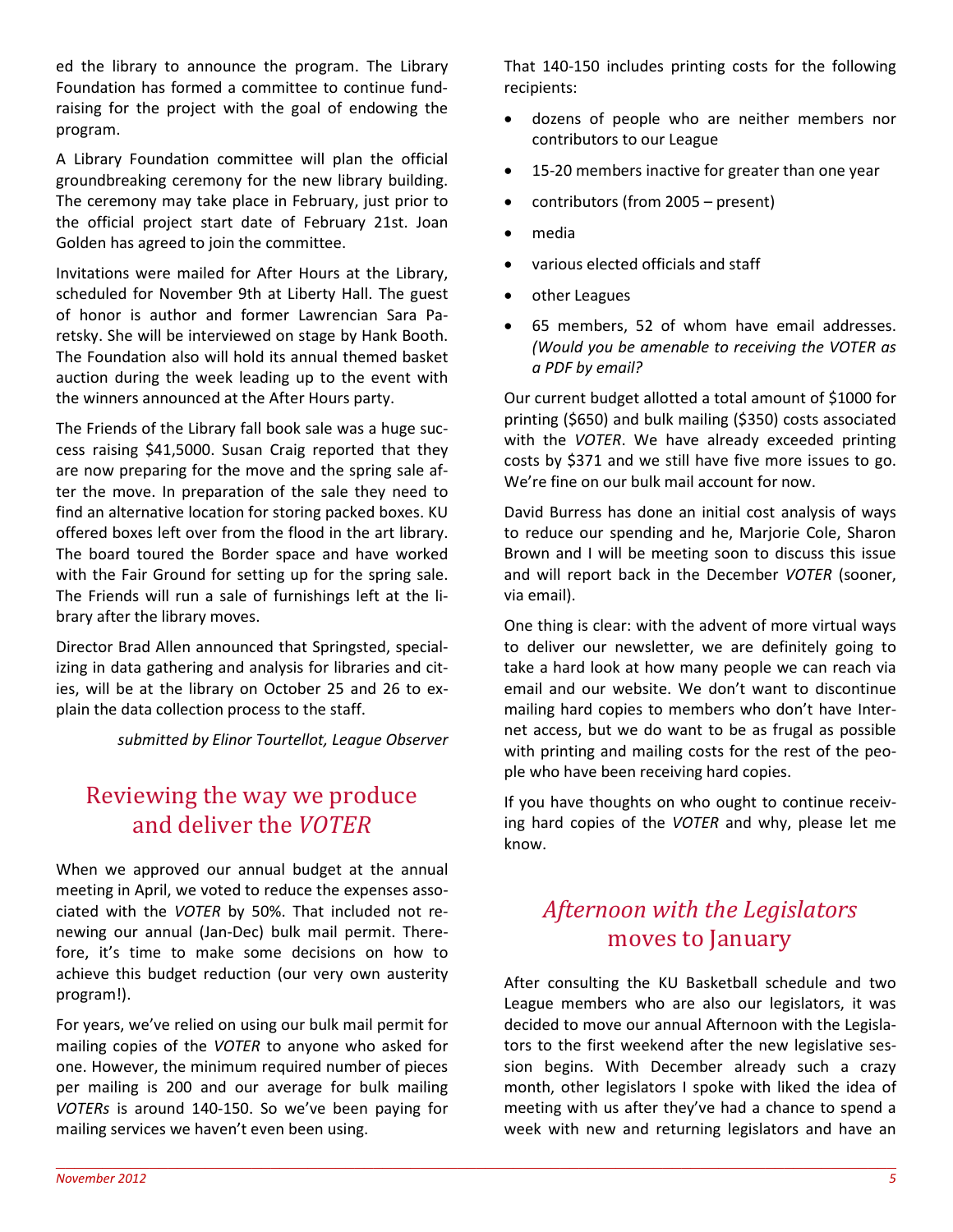idea what the scope of the Governor's agenda will entail. We look forward to welcoming our returning legislators, as well as Representative-Elect John Wilson, from State House District 10. As of this *VOTER* publication date, we don't have the results of State Rep District 54 race, but the winner will definitely be invited.

## CONGRATULATIONS to our newly elected officials!

We look forward to seeing all of the elected state officials who represent Douglas County on January  $19^{th}$ :

- State House Representative District 10: John Wilson
- State House Representative District 42: Connie O'Brien
- State House Representative District 44: Barbara Ballard
- State House Representative, District 45: Tom Sloan
- State House Representative, District 46: (League member) Paul Davis
- State House Representative, District 54: Ann Mah or Ken Corbet (outcome of race not determined at publication time)
- State Senate, District 2: (League Member) marci francisco
- State Senate, District 3: Tom Holland
- State Senate, District 19: Anthony Hensley
- State Board of Education, District 4: Carolyn Campbell

And congratulations to Lynn Jenkins on her re-election as our U.S. Representative to Congress, and Nancy Thellman and Jim Flory on their re-elections to the Douglas County Commission (Districts 2 and 3, respectively).



*League members Rita and Joe Spradlin (center & right) enjoying watching the election results with Ken Groteweil (left).* 

For more photos from election eve, see page 8.

#### Land Use Committee Highlights October 2012 Meeting Saturday, October 20th, 7pm, 901 Iowa St.

The Land Use Committee (LUC) met on October 20 at 7:00 p.m. at the Merc to discuss the current items on the Planning Commission (PC) agendas and other pending issues. The first major Agenda item was the Conditional Use Permit (CUP) for the Penny Sand Pit for 434 acres located northwest of Eudora in the bend of the Kaw. A second major issue was the text amendment requiring a Special Use Permit (SUP) for Truck Stops in certain zoning districts. The third major item on the Agenda was the City Commission referral back to the PC of the  $6<sup>th</sup>$  and K-10 proposed text amendments and rezoning following the CC relocation of the Recreation Center. The other items on the PC October Agenda were all benign.

The first issue, Item No. 2, the CUP for the Penny Sand Pit, had been deferred until October because of the lack of a quorum for the Eudora PC at the September joint meeting between them and the Lawrence-Douglas County Metropolitan Planning Commission (LDCMPC). In the meantime, the Eudora City Commission, on October 9, after receiving a report from their engineering consultant on the negative potential effects of the Sand Pit, unanimously voted to deny the CUP. This didn't have any effect on the outcome, however. At the October joint meeting, this time with a quorum, the Eudora PC voted to defer the decision on the Sand Pit for 6 months to allow for further engineering studies. That vote also had no effect. OUTCOME: The LDCMPC voted 4-3-1 in favor of the CUP "with additional conditions that the Applicant install 3 observation wells and one control well and that the City of Eudora be allowed to monitor those wells on an ongoing basis," quoted from PC. Consequently, the CUP for the Sand Pit will be on the November 28 Douglas County Commission Agenda for final approval. (Note: In September LUC had sent a detailed letter to the PC on our Environmental Position with extensive reasons for not approving the CUP. Because of the negative evidence and opposition against the pit mining operation in this location, we didn't think that a second letter would have been necessary.)

Item No. 5, the Text Amendment to the Land Development Code (LDC) on the Truck Stop Permitted Use had been sent by the CC to the PC with the intention that a text amendment to change it would require that all zoning districts that permitted the Truck Stop use be required to have a Special Use Permit. We sent a letter supporting this position, but asked that Truck Stops be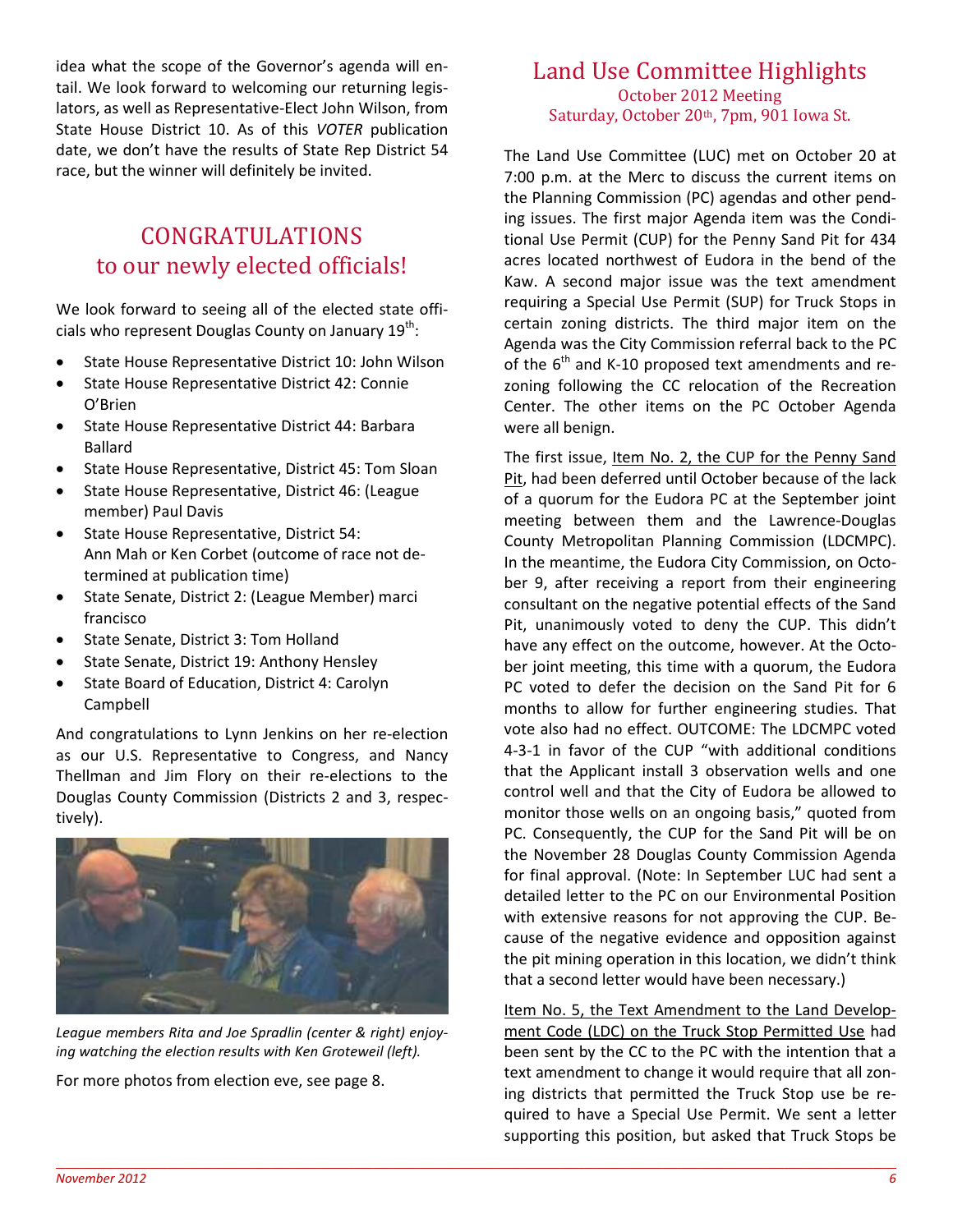permitted only in the General Industrial (IG) District and only with an SUP. In addition to the IG District, Truck Stops are also permitted in the Regional Commercial (CR) District with an SUP. (We should note that the CR District currently has not been applied to any land area as a zoning district, but it is indicated in *Horizon 2020* for two areas—the CBD and South Iowa.) We attached the Staff Memorandum and Minutes from the CC on this issue, and also sent this letter to the CC. OUTCOME: The PC recommended approval 8-0 without eliminating the Truck Stop from the CR District.

The last three issues, Items 9-11, involved the reconsideration of the recommendations to change the *Horizon*  2020 Nodal Plan for 6<sup>th</sup> Street & K-10 that would have designated the 46-acre area proposed as a Recreation Center along with the remaining 100 acres of the northwest corner as CC600, a commercial district, and extending this to all four corners of this intersection. Item 9 was the *Horizon 2020* Nodal Plan change, Item 10 was the Text Amendment change to the Land Development Code allowing the new more intensive CC600 District as a new commercial district, and Item 11 was the potential rezoning of all four corners to the new CC600 District.

To review events briefly, the location of the recreation center now has been moved from the north 46 acres of the 146 acres originally proposed location on the northwest corner to a larger location immediately north of the Mercato shopping center on the northeast side of K-10 and  $6<sup>th</sup>$ . Because of that change, the CC remanded the above pending comprehensive plan changes, text amendments and rezoning back to the PC for reconsideration.

We sent a letter appealing to the PC to leave the area in *Horizon 2020* as an employment area as it is currently designated rather than as the pending commercial center, and urged them to recommend that it be an IBP (Industrial-Business Park) or IL (Limited Industrial) with a PD (Planned Development) Overlay District to better control its uses. OUTCOME: The PC left the Nodal Plan as it was originally recommended: for industrial use on the northwest corner, but approved the text amendments to *Horizon 2020* and the Land Development Code to include the new CC600 District. However, for the 146 acres of the  $6<sup>th</sup>$  & K-10 area, <u>Item 11</u>, the PC recommended denial of the rezoning to CC600.

*submitted by Betty Lichtwardt, LUC member* 

#### November Brown Bag Lunch "Updates from City Hall" with Dave Corliss

The League's Nov. 12 Brown-Bag Lunch at the Carnegie Library, with guest speaker, City Manager Dave Corliss, focused on city projects and budget issues.

The city's priorities remain the same, Corliss said: economic development, infrastructure/street maintenance, public safety and quality of life. The city's budget for 2013 is a proposed \$174 million, although some of that will be retained for unexpected or emergency costs. Property owners can expect a mill levy increase of 0.92. (A mill is \$1 for each \$1000 of assessed property value.)

Although some new retail construction has added to the city's property valuations, Corliss said, home valuations remain stagnant or even slightly lower this year. Assessments on Jan. 1, 2013, are again expected to be 3-4 percent lower. Corliss emphasized that the city strives for "transparency" and budget details, including salaries, vendor payments, grants, sales tax spending and capital improvement plans, are available on the city's website: www.lawrenceks.org.

Public safety expenditures will include hiring four new police officers, buying several police cars, and replacing aging computer and video equipment in patrol cars.

He touched on several infrastructure expenditures facing the city including the Farmland area redevelopment which the city wants to begin marketing early next year. The Bioscience/Technology Business Center, which is not on tax rolls, now has nine tenants employing 71 people and there are plans to expand.

Major street construction projects are on the horizon, in cluding Bob Billings Parkway and Iowa Street, and the long-debated South Lawrence Trafficway will be completed in 2015 or early 2016.



*City Manager, Dave Corliss, discussing Iowa St reconstruction plans scheduled for 2013.*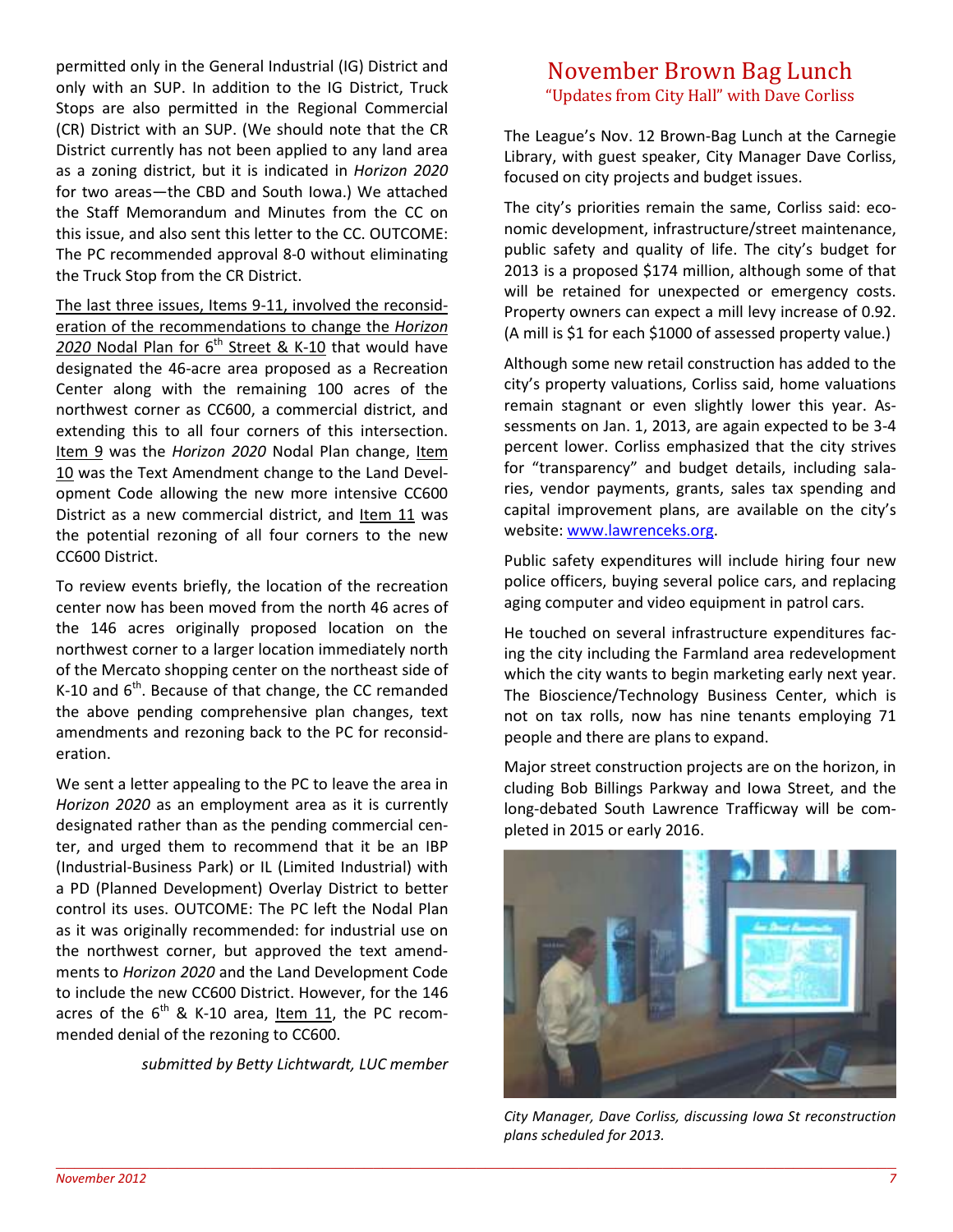Discussing "quality of life" projects, Corliss said the city is reviewing bids for the library project to stay within budget and, beginning in early January when construction starts, the library will move into the former Border's Book Store at  $7<sup>th</sup>$  and New Hampshire. The city commission also continues to hold public meetings on the proposed recreation center project.

"This community has lively debate when it comes to land use issues," he said. But he added "that shows a lot of community interest and involvement." Overall he reports that he is "encouraged about the future, but we have a lot of challenges."

The lunch attracted 25 people, including life member, Lee Ketzel, a League member for 58 years; new member, Tom Harper; and guest, Leslie Soden.

> *At right: Watching the results update in the courthouse rotunda. Back row: League member, Joe Spradlin, with Curtis Hall. Middle row: League member, Rita Spradlin, with Marilyn Hall. Front row: League members Carrie Lindsey and Sen. Marci Francisco, along with Rep. Barbara Ballard.*

## Remember: Concurrence Meeting on State Re-Study of Finance Position December 1st !

The materials for the meeting were published in last month's *VOTER*. They are also available on our website.





*Chief Deputy Clerk (and League Member) Carrie Moore helping election workers check in provisional ballots.*



*Deputy Clerk of Elections, Ben Lampe, enjoying his work election eve. (Doesn't he look positively dapper?)*



*District 10 Rep-Elect, John Wilson, capturing a moment with 3-month old son, Parker.*

LEAGUE binders are full of PORTFOLIOS (maintained by women AND men)!